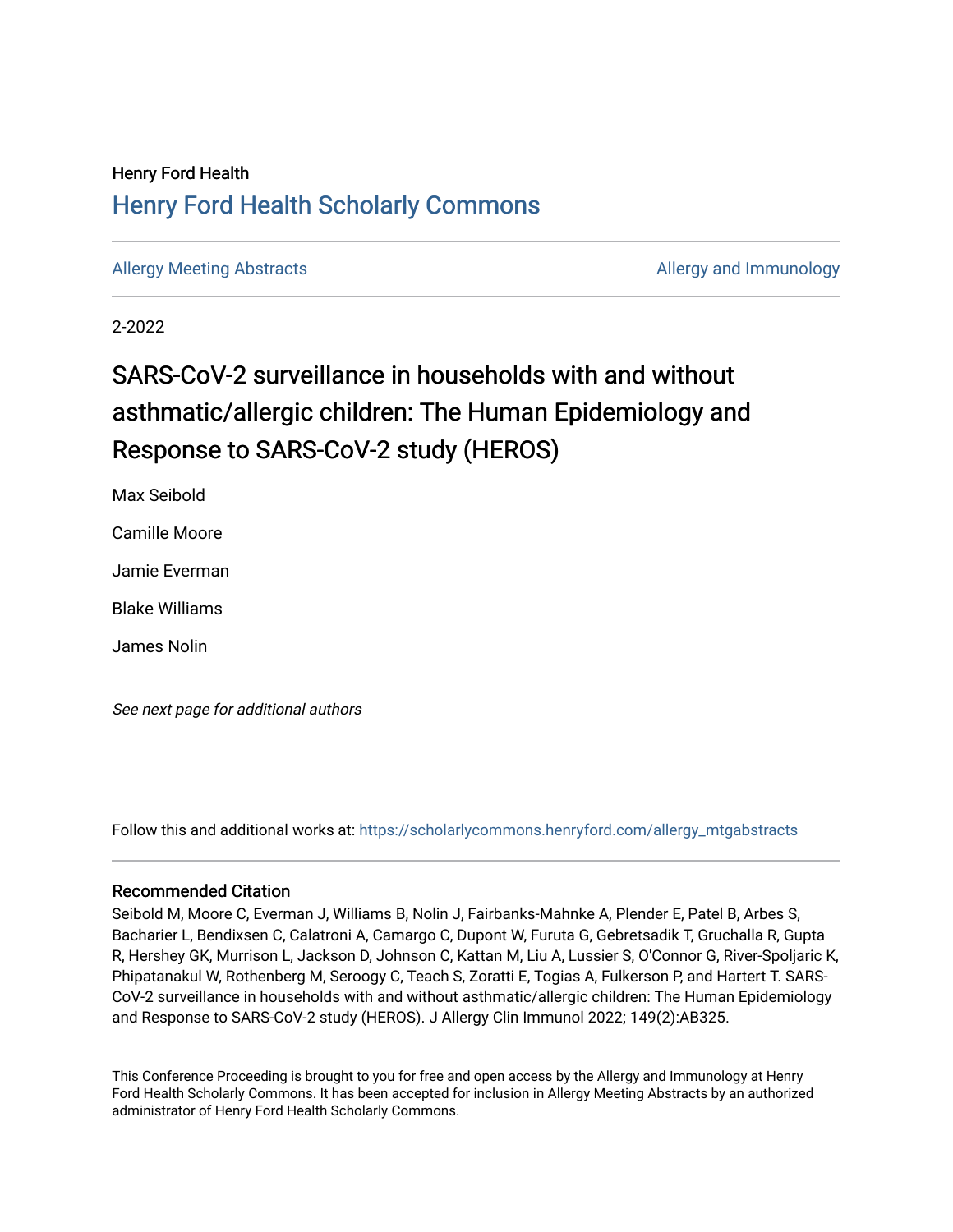#### Authors

Max Seibold, Camille Moore, Jamie Everman, Blake Williams, James Nolin, Ana Fairbanks-Mahnke, Elizabeth Plender, Bhavika Patel, Samuel Arbes, Leonard Bacharier, Casper Bendixsen, Augstin Calatroni, Carlos Camargo, William Dupont, Glenn Furuta, Tebeb Gebretsadik, Rebecca Gruchalla, Ruchi Gupta, Gurjit Khurana Hershey, Liza Murrison, Daniel Jackson, Christine C. Johnson, Meyer Kattan, Andrew Liu, Stephanie Lussier, George O'Connor, Katherine River-Spoljaric, Wanda Phipatanakul, Marc Rothenberg, Christine Seroogy, Stephen Teach, Edward M. Zoratti, Alkis Togias, Patricia Fulkerson, and Tina Hartert